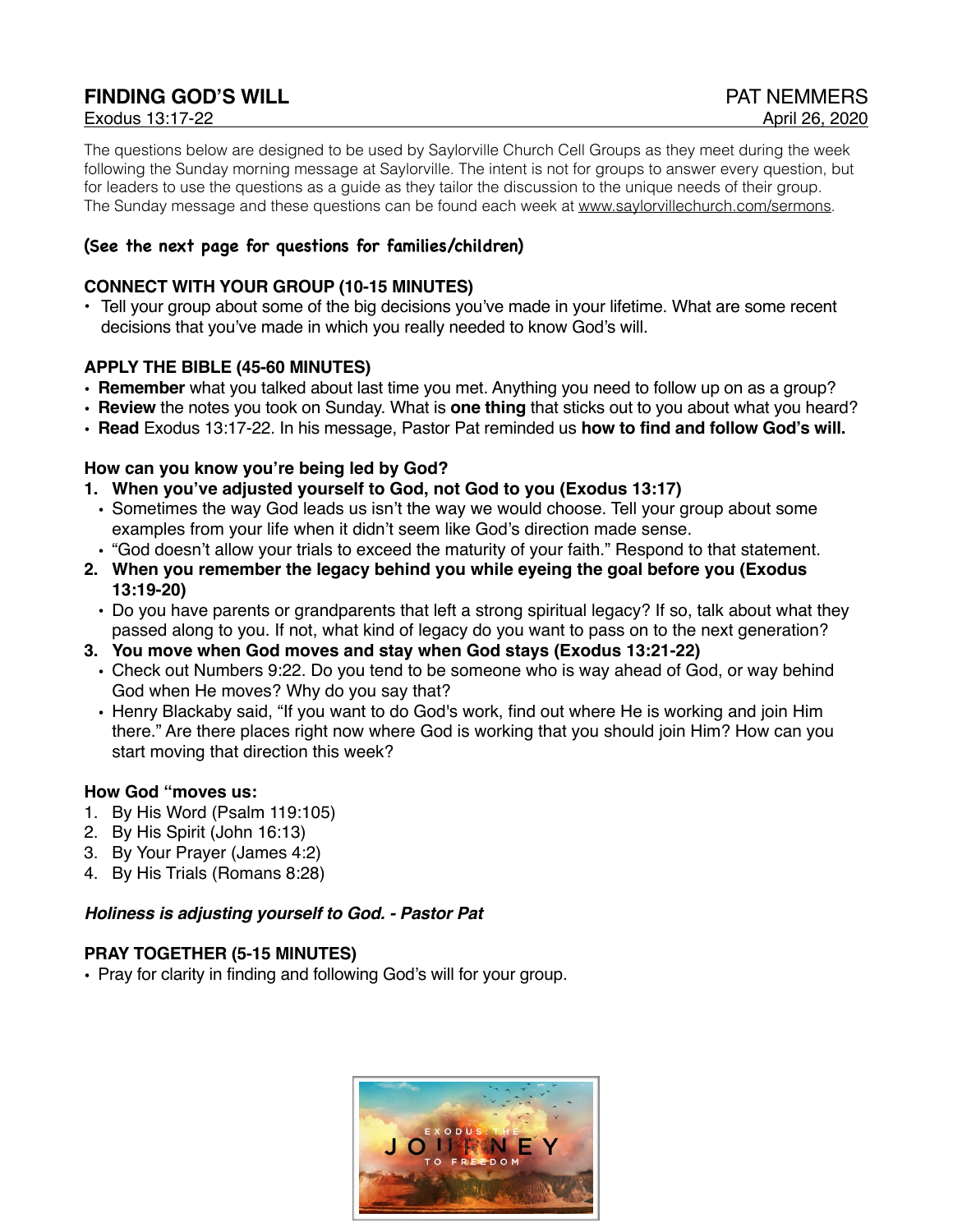# QUESTIONS FOR FAMILIES AND KIDS

As a kid, how can you know you're being led by God? Look up Ephesians 6:1-2 and Colossians 3:20 to see what God wants children to do.

What does Pastor Pat mean by his first point: "You're led by God when you've adjusted yourself to God, not God to you"? How are you being led by God in your life right now?

Pastor mentions that God took the Israelites along a path opposite of what they would have expected - the long way around instead of the short-cut. Have you ever had to go somewhere and had to take a longer route than what you expected? Why is it better for us to sometimes take the long way instead of a short cut?

2 Corinthians 5:7 says "For we walk by faith, not by sight." What are the differences between walking by faith and by sight? Which way are you walking?

One of the characteristics of God is his faithfulness. Look up the definition of faithful and have your parents help you find verses about God's faithfulness. Make a list as a family of how God has been faithful to you.

God helps us adjust to Him through His Word. Have you made a habit to read the Bible every day? If not, why not start today.

How about a daily habit of prayer? Prayer is a time for us to talk to God. Have you had a conversation with God recently?